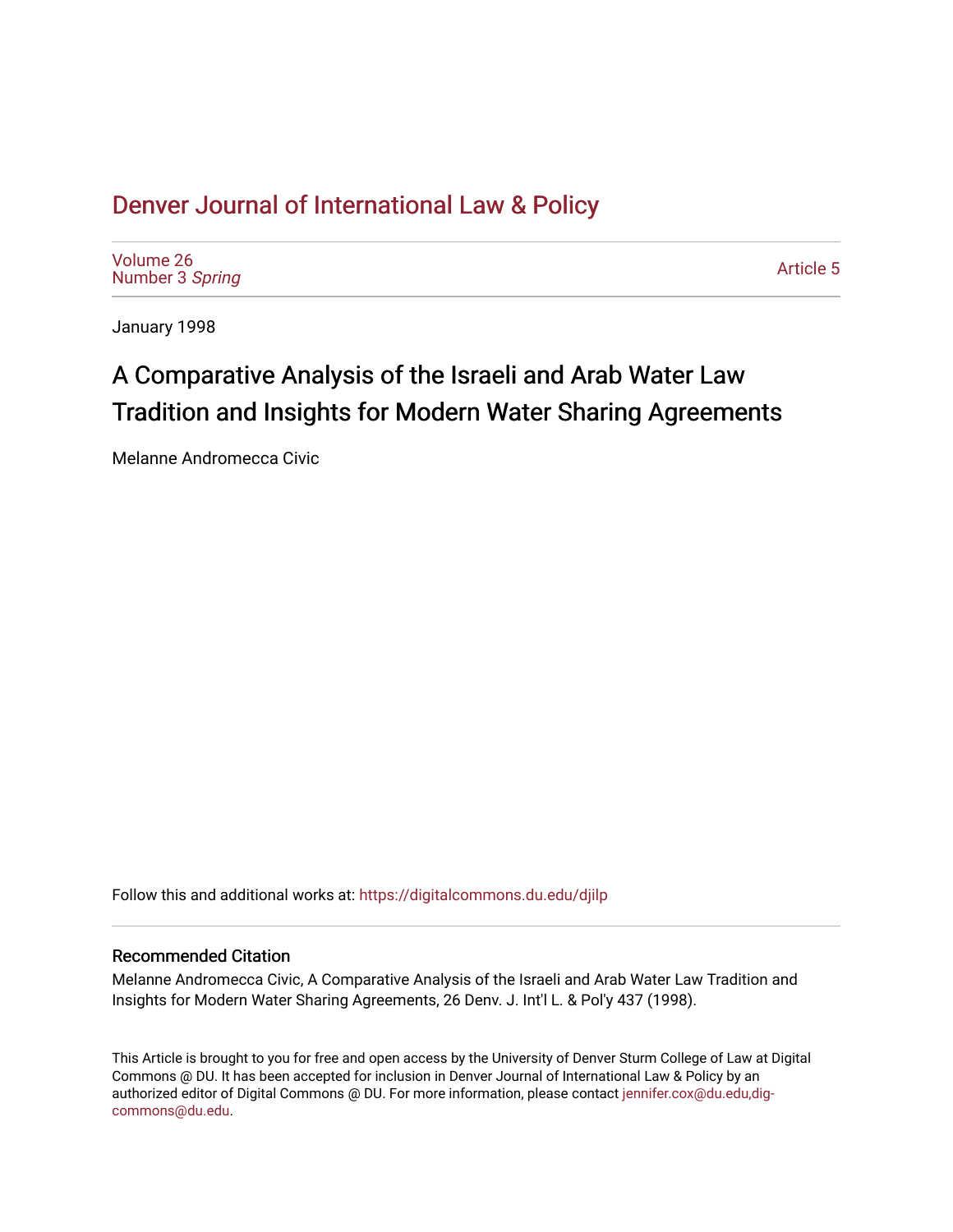### **A COMPARATIVE ANALYSIS OF THE ISRAELI AND ARAB WATER LAW TRADITIONS AND INSIGHTS FOR MODERN WATER SHARING AGREEMENTS**

#### **MÉLANNE ANDROMECCA CIVIC\***

#### INTRODUCTION

Rules of water use among early Jewish tribes date back as far as 3000 B.C.E. when Semetic groups settled at Ur in Mesopotamia.' Wa $ter<sup>2</sup>$  a natural resource critical to all life and to human, social, economic, and industrial development, is scarce in the arid Middle East. The main sources of freshwater in this region include the Jordan and Yarmouk Rivers, and a number of underground aquifers, all of which have had to be shared by various communities with different religious, cultural and, in modern times, national identities. Yet, as stated by scholar Leif Ohlsson, "A river does not know any boundaries,"<sup>3</sup> and a river or other water source that flows through public or private property or crosses Israeli, Jordanian, Syrian, Lebanese or Egyptian borders must somehow be shared by all users.

Modern water law in Israel,<sup>4</sup> specifically, and in the Middle East, generally, addresses competing interest among users and usage, and more recently, among nations. It is the result of centuries of local customs and multiple political, religious and historical influences, includ-

<sup>\*</sup> LL.M., International and Comparative Law, Georgetown University Law Center; J.D. Urban Morgan Institute for Human Rights, University of Cincinnati College of Law; B.A. Vassar College. The author teaches international law at the American University School of International Service and was an Independent Consultant to the U.N. Commission on Sustainable Development and an Associate U.S. Delegate to the U.N. World Conference on Human Rights. The views represented in this article are solely those of the author.

*<sup>1.</sup> See* Dr. M. Virshubski, Israel (Israel), UNITED NATIONS FOOD AND AGRICULTURE ORGANIZATION, SURVEY OF WATER LAW IN SELECTED EUROPEAN COUNTRIES at 87, U.N. Doc. **/\_/** (1974) [hereinafter Virshubski, Israel, Israel].

<sup>2.</sup> The term "water" will refer to freshwater, not sea water, including water from naturally occurring sources such as lakes, rivers and streams, as well as man-made conduits, including wells and reservoirs.

<sup>3.</sup> Leif Ohlsson, *Water-An Elusive and Ultimate Constraint for Development, reprinted in* REGIONAL CASE STUDIES OF WATER CONFLICTS **1,** 5 (Leif Olson ed., 1992).

<sup>4.</sup> Modern Israel or the State of Israel will refer to all land over which the government of the State of Israel exerts political control, including, at the present time, the Golan Heights, West Bank and Gaza Strip. "Israel" refers generally to the geographic area first settled during the Jewish Royal Period, 1020-586 B.C.E.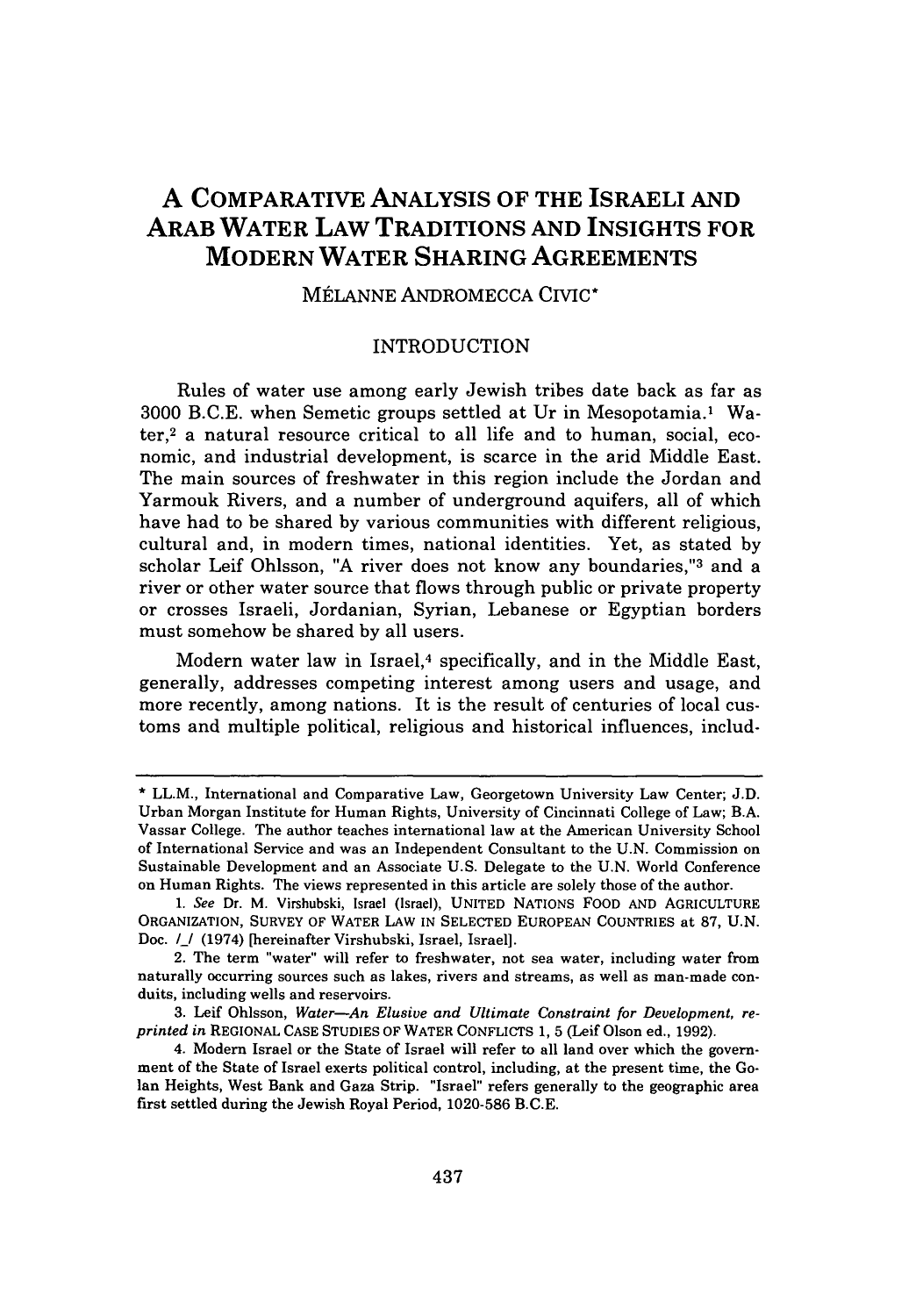ing the ancient Jewish and Islamic religious and social laws, the laws of the Greco-Roman Empires, the Ottoman Empire and colonial Mandatory rule, and most recently, international principles of apportionment. Even where the Roman, and later the British empires ruled over the region, water law remained closer to the traditional Jewish and Islamic doctrines—most notably honoring a communal approach to water use, and close community or state control over water resources-than to the laws of the conquerors.<sup>5</sup>

This article examines the evolution of water law in Israel, and compares it to the development of Arab water law. First, it presents a discussion on water law of the ancient religious systems: Jewish law of the Talmud,<sup>6</sup> and Islamic law of the Holy Koran.<sup>7</sup> Next, it reviews water regulation under Ottoman rule when the Mejelle Code, a unified legal system, was enforced over the entire Middle East region. The article proceeds with a discussion of the impact on Israeli and Arab water law under British Mandatory rule. Finally, it examines the develop-

6. The Talmud was written and compiled during the  $6<sup>th</sup>$  through  $3<sup>rd</sup>$  centuries B.C.E. in Palestine and Babylonia. *See* Hirsch, *Water Legislation, supra* note 5, at 170. The Talmud generally refers to the body of oral Jewish Law including commentaries and scholarly discussions. E.N. DORFF, JEWISH LAW AND MODERN IDEOLOGY 149 (1970).

7. The Koran is believed by the Moslem people to be the embodiment of divine law. N. Ellison, *A Symposium on Muslim Law,* 22 GEO. WASH. L. REV 1, 1 (1953).

*<sup>5.</sup> See generally* DANTE A. CAPONERA, PRINCIPLES OF WATER LAW AND ADMINISTRATION (1992) [hereinafter CAPONERA, PRINCIPLES]; Dante A. CAPONERA, *Water Laws in Moslem Countries, United Nations Food and Agriculture Organization Development Paper* No. 43, March 1954 [hereinafter *Moslem Water Laws];* A.M. Hirsch, *Water Legislation in the Middle East,* 8 AM. J. COMP. L. 168 (1959) [hereinafter Hirsch, *Water Legislation].*

Three major water rights systems may be identified throughout history: the riparian rights doctrine, prior appropriation, and a shared community or administrative control approach. *See* L. TECLAFF, WATER LAW IN HISTORICAL PERSPECTIVE 6 (1985) [hereinafter TECLAFF, HISTORICAL PERSPECTIVE].

Israel water law has never recognized riparian rights doctrine, characteristic of the Roman and then the British systems, as well as followed in a modified form in the eastern states of the United States, which provides that water rights stem from land ownership or occupation. The owner or occupier of land has the right to use water flowing on or abutting his land without need for licensing or other form of consent from the community or other authority. The allowable use extends to all domestic purposes without regard to the effect on other riparians. Beyond this, use for irrigation or industrial purposes is limited so far as it must not impair the quantity of water flow (the water level), or the quality of the water (including pollution, siltration and salinization), to the other riparians. *See* CAPONERA, PRINCIPLES, *supra,* at 82. Israel water law also has never recognized prior approapriation water rights principles, which observe a first in time theory of property rights. According to prior appropriation doctrine, one who arrives first, and makes beneficial use of a water source, acquires a superior right to use against all subsequent potiential uses. *See* TECLAFF, HISTORICAL PERSPECTIVE, *supra* at 22. The right is retained so long as the original use, or uses, continue. *Id.* Prior appropriation is prevalent in the western United States of America. In 1872, California codified the procedure by which water could be appropriated. *Id.* at 20.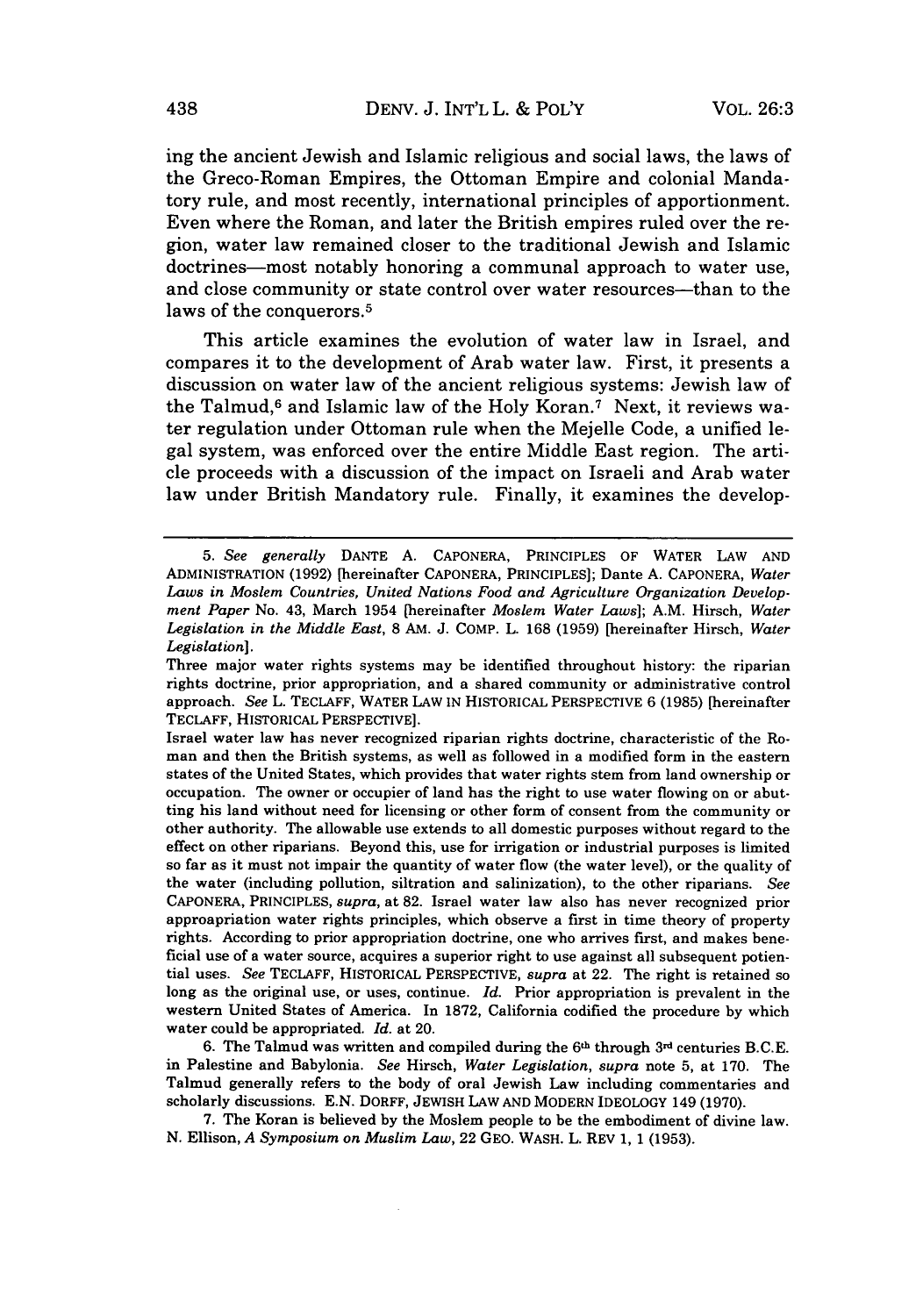ment of national water systems in the modern State of Israel and, as a means of comparison with a modern Moslem nation, the Hashemite Kingdom of Jordan.8

As an initial note, the historical legal systems<sup>9</sup> discussed in this article exert no legal authority either in the modern State of Israel or the modern Kingdom of Jordan. As part of the historical tradition of these nations, they remain relevant to law and custom at the local level, as well as to the legal and cultural perspective of the modern inhabitants. Finally, this author argues that water law development in Israel, and in the Arab countries bordering Israel, share a common historical theme. The legal and cultural perspectives of water ownership, use and regulation common to Israel and its neighbors, and distinctive to this region, may and should contribute in a positive and productive way to discussions on the present conflicts concerning the equitable division and sharing of water among the Middle East nations.

#### THE ANCIENT WATER LAW REGIMES

Certain fundamental similarities exist between the water rights and duties described in the religious law of both Judaism and Islam. Principally, both communities conceive of water as a gift of God's creation, belonging to all members of the community. 10 Access to water, at least for the purpose of human sustenance, is considered to be a right of all persons, within and without the community, and whether on private or publicly held property.<sup>11</sup>

#### *Jewish Water Law12*

Jewish religious and civil law is documented and commented upon in the Talmud, including rules on water rights and priorities<sup>13</sup> of usage. Jewish water law flourished from approximately 930 B.C.E. through 332 B.C.E, the beginning of the Greco-Roman Empires. 14 During this period,<sup>15</sup> the first centralized municipal water supply management sys-

<sup>8.</sup> Jordan borders Israel along Israel's eastern border.

<sup>9.</sup> These include the laws of the Talmud, the Koran, the Mejelle Code of the Ottoman Empire, and Mandatory Rule. *See* discussion *infra* Parts I and II.

<sup>10.</sup> *See generally* CAPONERA, PRINCIPLES, *supra* note 5; Hirsch, *Water Legislation, supra* note 5; and *Moslem Water Laws, supra* note 5.

<sup>11.</sup> *See generally* CAPONERA, PRINCIPLES, *supra* note 5; Hirsch, *Water Legislation, supra* note 5; and *Moslem Water Laws, supra* note 5.

<sup>12.</sup> Jewish water law here refers to the laws set out principally in the Talmud, as distinct from water law in the modern state of Israel.

<sup>13.</sup> The relative rights of a non-community member to water to sustain himself. *See* Hirsch, *Water Legislation, supra* note 5, at 186.

<sup>14.</sup> *See* Virshubski, *supra* note 1, at 87.

<sup>15.</sup> Around 930 B.C.E., the Nation of Israel split into the Kingdom of Israel in the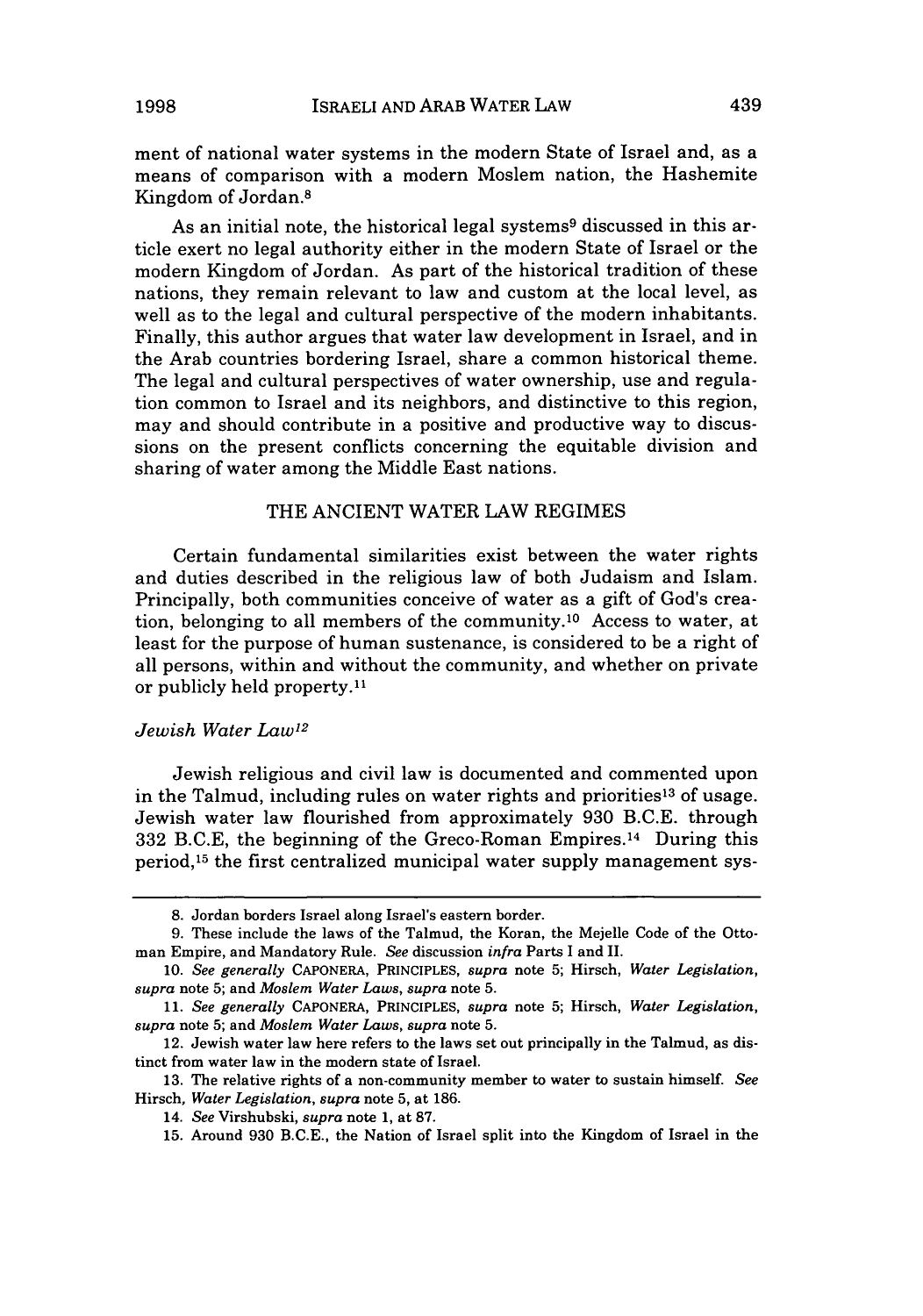tem was instituted. 16 Jewish law and legal principles, to the extent that they did not conflict with the laws of their conquerors, continued to be followed<sup>17</sup> during the Greco-Roman,<sup>18</sup> and successive conquests, until the institution of the Mejelle Code under the Ottoman Empire. <sup>19</sup>

The fundamental Talmudic water law established that water was the common right of all people: "Rivers and Streams forming springs, these belong to every man."<sup>20</sup> Thus, all naturally occurring bodies of water, whether located on or adjoining private property, or whether flowing from one village to another, were the right of all—not just of the private property owner or of the community members. This scheme permitted no legal interest to exclude another from water use, although it recognized a system of priorities of use.2'

Jewish law established a descending order of priority for certain types of water usage, and for villagers versus non-community members, or outsiders. At the top of the hierarchy was the "Right of Thirst" $22 - no$ person could be denied the right to quench his thirst, regardless of whether he was a member of the community or whether the water was on public or private land.23 Use by outsiders could be restricted, however, until the needs critical to the life of community members were satisfied.<sup>24</sup> Thus, villagers' drinking use attained priority over outsiders' satisfying their thirst, and then villagers' irrigation and livestock needs came before community outsiders' watering their animals: "A spring owned by the people of the city: their lives and the lives of others - their lives take precedence over those of others; their beasts and the beasts of others - their beasts take precedence over the beasts of others. **...** "25

Lower on the water use hierarchy, the community's non-life sustaining, casual water use had priority over outsiders' casual use, but

22. *Id.* at 186.

24. *Id.*

north, and Juda in the South. The first destruction of the Temple of Solomon occurred in 586 B.C.E. and the Persian conquest in 538 B.C.E, followed by the Edict of Cyrus, the return of the Jewish people to Jerusalem, and the rebuilding of the Temple. *See id.*

<sup>16.</sup> *Id.*

<sup>17.</sup> *Id.*

<sup>18.</sup> The Greek conquest occurred around 332 B.C.E. and the Roman conquest in 63 B.C.E. *Id.*

<sup>19.</sup> Jerusalem was conquered in 638 C.E. *Id.*

<sup>20.</sup> CAPONERA, PRINCIPLES, *supra* note 5, at 22; *see also* Hirsch, *Water Legislation, supra* note 5, at 173.

<sup>21.</sup> *See* Hirsch, *Water Legislation, supra* note 5, at 172-186.

<sup>23.</sup> *Id.*

<sup>25.</sup> *See* Hirsch, *Water Legislation, supra* note **5,** at 172 (quoting Talmud Bavli, Nedarim, 80b).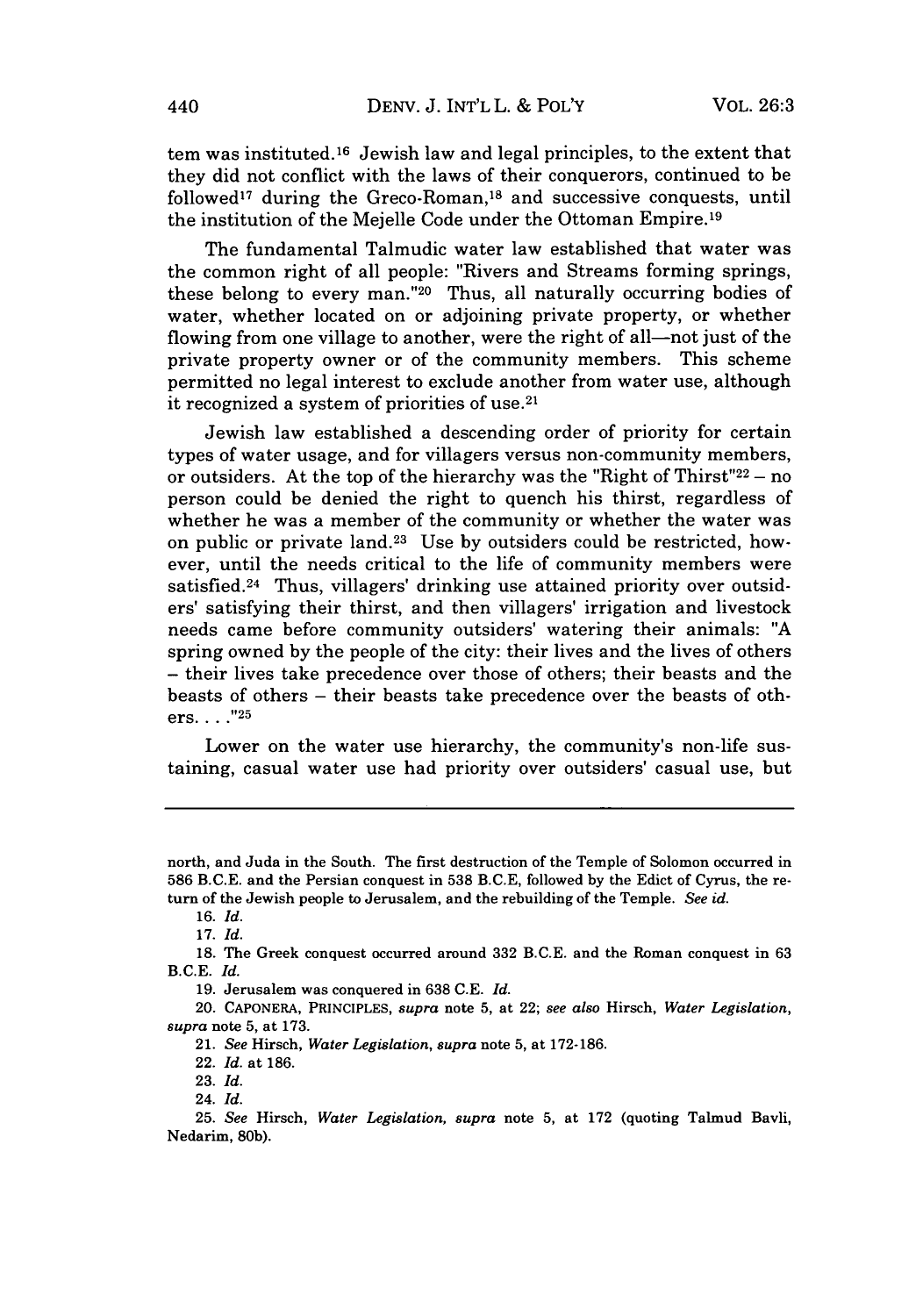was subjugated to outsiders' life-sustaining needs. Thus, the community's laundering needs would be satisfied before those of outsiders, but an outsider could drink or water his animals before the community could use water for laundering: "[T]heir laundering and the laundering of others - their laundering takes precedence over the laundering of others; the lives of others and their laundering - the lives of others takes precedence over their laundering."26

Similarly, riparian landowners retained no right to exclude others from the reasonable use of the water of rivers and streams flowing through their property or wells located on their property, $27$  although, the owner of the land did maintain a right of compensation for access across his land, and for use of the water: "And the children of Israel said unto Him, 'We will go by the highway and if I and my cattle drink of thy water, then I will pay for it only, without doing anything else, go through on my feet."'28

Among several landowners upon whose property a natural source of water flowed, priority of right to use the water varied according to locality.29 Thus, in Palestine, the upper riparian landowner had priority over lower riparians, 30 and the landowner whose land was located nearest to a well had prior rights to the other riparians. 31 In Babylon, priority was determined principally on the basis of who could most easily make use of the water source.<sup>32</sup>

The owner of private property likewise had a legal property interest in any man-made water conduits or holding devices. The landowner had a right to restrict, but not to exclude, the use of wells, springs, or underground water sources. The owner of the land which was located closest to an underground source feeding a well had priority of use over all others. 33 He also had the responsibility for maintaining the well, but all riparian landowners using the well had a duty to assist him. <sup>34</sup>

Thus, under Talmudic law, water use could be regulated by the community, or the private landowner, upon whose property water flowed or springs formed. A system of priorities was established, but in

31. *See* Hirsch, *Water Legislation, supra* note 5, at 171.

<sup>26.</sup> *Id. See also* CAPONERA, PRINCIPLES, *supra* note 5, at 25.

<sup>27.</sup> *See* CAPONERA, PRINCIPLES, *supra* note 5, at 22.

<sup>28.</sup> *Numbers* 20:19 *cited in* CAPONERA, PRINCIPLES, *supra* note 5, at 22.

<sup>29.</sup> *See* CAPONERA, PRINCIPLES, *supra* note 5, at 22; *see also* Hirsch, *Water Legislation, supra* note 5.

<sup>30.</sup> *See* TECLAFF, HISTORICAL PERSPECTIVE, *supra* note 5, at 56; *see also* E. KALLY, WATER AND PEACE 23 (1993).

<sup>32.</sup> *See* CAPONERA, PRINCIPLES, *supra* note 5, at 22; *see also* A. HIRSCH, INTERNATIONAL RIVERS IN THE MIDDLE EAST 153 (1957) [hereinafter HIRSCH, INTERNATIONAL RIVERS].

<sup>33.</sup> *See* Hirsch, *Water Legislation,* supra note 5, at 171.

<sup>34.</sup> *See* HIRSCH, INTERNATIONAL RIVERS, *supra* note 32 (citing Talmud Balvi).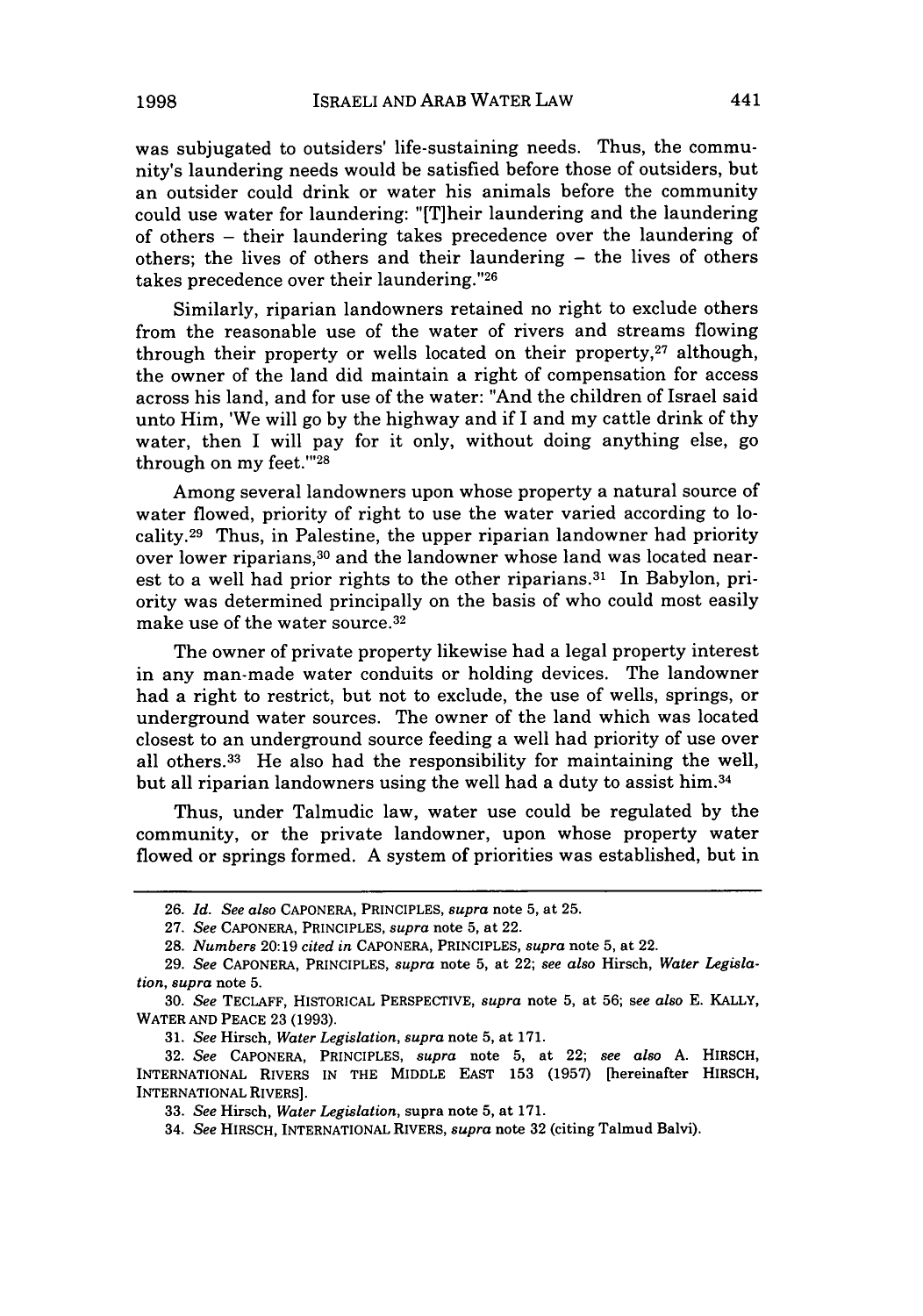no case did the property interest give the community or the landowner a complete right to exclude. Water use for human sustenance was available to all people from all sources. This perspective of water as a communal resource is mirrored in Islamic religious law35 and later, in modified form, in Arab and Ottoman civil law.

#### *Traditional Islamic Water Law*

The Koran conceived of water as a gift from God,<sup>36</sup> and commentaries to the Koran, similar to Jewish Talmudic law, established a right of all men to use water, including a right to drink, to water one's animals, and a right to irrigate one's land, within a system establishing certain priorities of usage and user.37

Sharing water was considered a holy duty. Like Talmudic law, both Sunni and Shi'ite38 law recognize a Right of Thirst, and denying water was considered to be an offense against God: "Anyone who gives water to a living creature will be rewarded.... To the man who refuses his surplus water, Allah will say: 'Today I refuse thee my favo[]r, just as thou refused the surplus of something that thou hadst not made thyself."'39 Like Jewish law, Islam law held that all natural sources of water, including lakes and streams, belonged to all people. 40 Top priority was given to water for drinking purposes, then for domestic purposes, including watering one's animals, and then for other uses. Upper riparians and upstream users had priority over lower riparians and downstream users.<sup>41</sup>

While Jewish law allowed compensation for use of water located on private property, Islamic law prohibited any transaction that resembled the selling or buying of water.42 This prohibition apparently applied only to natural water sources. Ownership rights to artificial ground water sources were granted under Islamic law. Sunni doctrine allowed for one who dug a well or constructed a conduit through which water could flow, whether on his own property or on unoccupied land, to have an ownership interest in the water, an exclusive right for irrigation

<sup>35.</sup> *See* CAPONERA, PRINCIPLES, *supra* note 5, at 70.

<sup>36.</sup> *See* the Holy Koran 21:30, *cited in* CAPONERA, PRINCIPLES, *supra* note 5, at 70.

<sup>37.</sup> *See* CAPONERA, PRINCIPLES, *supra* note 5, at 70.

<sup>38.</sup> Sunnis follow an orthodox interpretation of Islam while Shi'ites are sectarian. *See* Hirsch, *Water Legislation, supra* note 5, at 173.

<sup>39.</sup> *See Moslem Water Laws, supra* note 5, at 15-16.

<sup>40.</sup> *See id.* at 70.

<sup>41.</sup> *See* Hirsch, *Water Legislation, supra* note 5, at 174.

<sup>42. &</sup>quot;It would seem that the Prophet Mohammed declared that water.., should be the common entitlement of all Moslems and to prevent any attempt to appropriate water he prohibited the selling of it." Hirsch, *Water Legislation, supra* note 5, at 173 (citing *Moslem Water Laws, supra* note 5, at 17).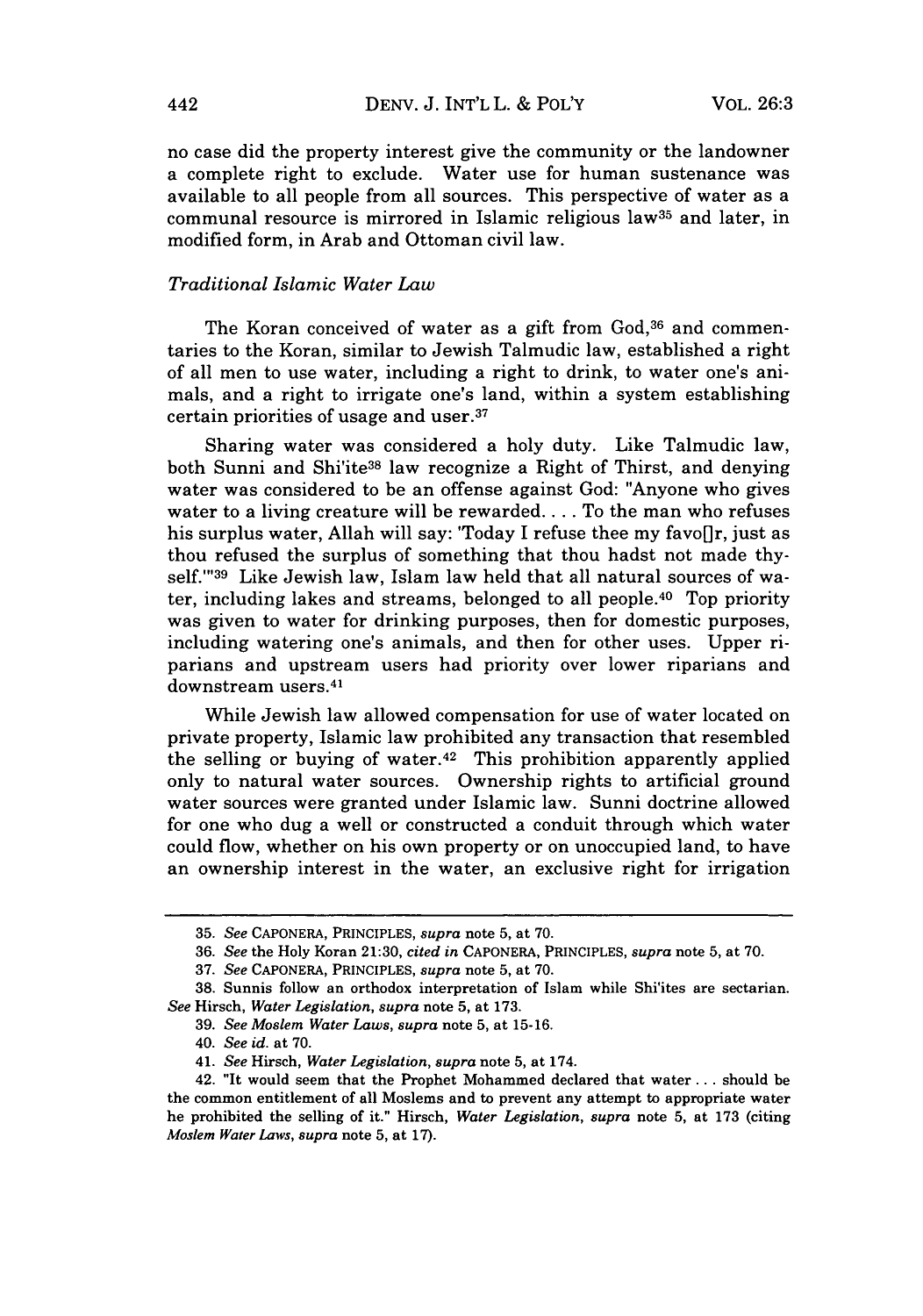#### purposes. 43

Still, surplus water was to be made available to the community for public use. Shi'ite doctrine awarded an exclusive irrigation right to the landowner with no public right to surplus.<sup>44</sup> In no case however, under Sunni or Shi'ite law, did an owner of an artificial water source have the right to deny a living being water to quench his thirst.

#### WATER LAW UNDER OTTOMAN RULE AND THE MEJELLE CODE

Ottoman Rule, 1300 C.E. - **1922,** imposed a highly centralized and powerful political system on a formerly decentralized and localized region. Jewish communities, as non-Muslim minorities within the Ottoman Empire, maintained a certain degree of autonomy as regards religious law and internal affairs, but were not permitted to hold any public office, 45 including the position of water officer. 46 The early code of the Ottoman Empire integrated Moslem religious law with decrees and ordinances issued by the Turkish Sultans. 47 A first series of legal reforms took place in 1839.48 The second period of reform resulted in the Mejelle Code, drafted between 1870 and 1876. <sup>49</sup>

The Mejelle Code, while it adapted and secularized the law in three significant ways, retained earlier principles of traditional Islamic water law.50 First, the communal right of all persons to water, fundamental to the ancient legal systems, was codified, albeit in modified form: "Water, grass and fire are free to be used by all. In these three things mankind are partners."<sup>51</sup> The strong and centralized leadership of the Ottoman empire defined the sovereign as the living embodiment of the community; therefore, community ownership was one and the same as ownership by the sovereign. The sovereign retained all rights to all water sources, and private rights were acquired only by grant from the government. All water resources, even water on private property and from man-made wells, was subject to government regulation and control.

The Mejelle Code, like the Talmudic and Koranic laws, maintained

<sup>43.</sup> *See* CAPONERA, PRINCIPLES, *supra* note **5,** at 74.

<sup>44.</sup> *See* Hirsch, *Water Legislation, supra* note 5, at 174.

<sup>45.</sup> *See* ARYEH SHMUELEVITZ, THE JEWS OF THE OTrOMAN EMPIRE IN THE FIFTEENTH AND THE SIXTEENTH CENTURIES 16 (1984).

<sup>46.</sup> *See* Hirsch, *Water Legislation, supra* note 5, at 173.

<sup>47.</sup> *See* CAPONERA, PRINCIPLES, *supra* note 5, at 36.

<sup>48.</sup> *Id.*

<sup>49.</sup> *Id.*

<sup>50. &</sup>quot;The Mejelle was not intended to supersede the early authorities." Jassonides v. Kyprioti, 7 CYPRUS L. REV. 83, *quoted in* Herbert J. Liebesny, *Impact of Western Law in the Countries of the Near East,* 22 GEO. WASH. L. REV. 127, 131 (1953).

<sup>51.</sup> THE MEJELLE ch. IV, § 1, art. 1234, at 202 (C.R. Tyser et al. trans., Law Publishing Co. 1967).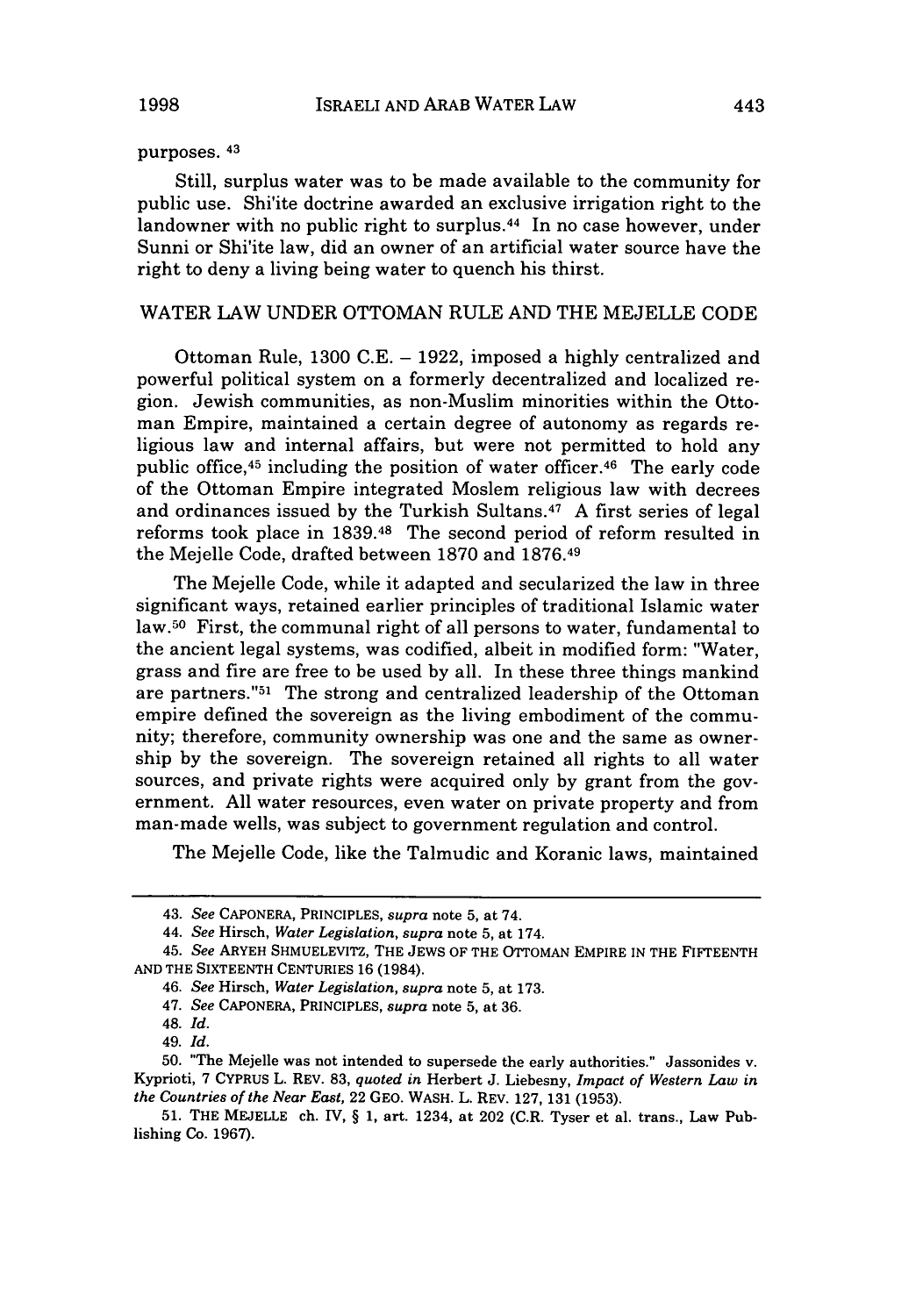that all members of the community had the right of access, in instances of private necessity, to use water on private property for personal and domestic use. $52$  During times of public necessity, all sources of water, including privately-owned water sources, were taken for public use.<sup>53</sup> Like ancient Islamic law, the Mejelle Code prohibited the sale of water by private individuals. 54 Water rights were awarded by the state by a Water Commission and registered in a Land Registry. <sup>55</sup>

Second, a concept of reasonable use emerged. While all members of the community had equal right to use the water of rivers and lakes, an individual user was not permitted to impair the rights of others to use the water, or to affect the quantity or quality of the water.<sup>56</sup> The Water Commission had the authority to determine reasonable use among competing claims. <sup>57</sup>

Third, although with some modifications, the hierarchy of priority fundamentally remained much the same as under the ancient systems. Water for drinking and for watering one's animals had first priority.<sup>58</sup> Article 1268, however, permitted a private landowner to exclude persons from obtaining drinking water from a natural stream or well located on private property, except if no other public water sources were available.<sup>59</sup> Like Talmudic law, the person entering private property was responsible for any damage caused to the property, or to the well or water conduit.<sup>60</sup>

Irrigation was an important part of the Ottoman Empire development, expansion and wealth, and the Mejelle Code treated irrigation rights and priorities of use comprehensively. Priority was determined generally on the basis of one's physical proximity to the water source. Whomever was located nearest to the water source had the right to take first.61 As between two persons in equally close proximity to a water source, the first to arrive had priority. 62 Finally, landowners on higher ground had priority over users on lower ground, with no reasonable use restriction protecting the downstream landowners. <sup>63</sup>

The Mejelle Code had a lasting influence on water law in Israel and

**60.** *Id.*

<sup>52.</sup> *See* CAPONERA, PRINCIPLES, *supra* note 5, at 72.

<sup>53.</sup> *See* Hirsch, *Water Legislation, supra* note 5, at 175.

<sup>54.</sup> Article 1234 of the Mejelle Code, *cited in Moslem Water Laws, supra* note 5, at 37. **55.** *Id.*

<sup>56.</sup> *See* CAPONERA, PRINCIPLES, *supra* note 5, at 72.

<sup>57.</sup> *Id.*

<sup>58.</sup> *See Moslem Water Laws, supra* note 5, at 38.

<sup>59.</sup> MEJELLE CODE art. 1268, *cited in Moslem Water Laws, supra* note 5, at 38.

<sup>61.</sup> *See* CAPONERA, PRINCIPLES, *supra* note 5, at 73.

<sup>62.</sup> *Id.* Thus, an element common to the later prior appropriation doctrine existed, but only as a qualification of the physical proximity principle.

<sup>63.</sup> *See* CAPONERA, PRINCIPLES, *supra* note 5, at 73.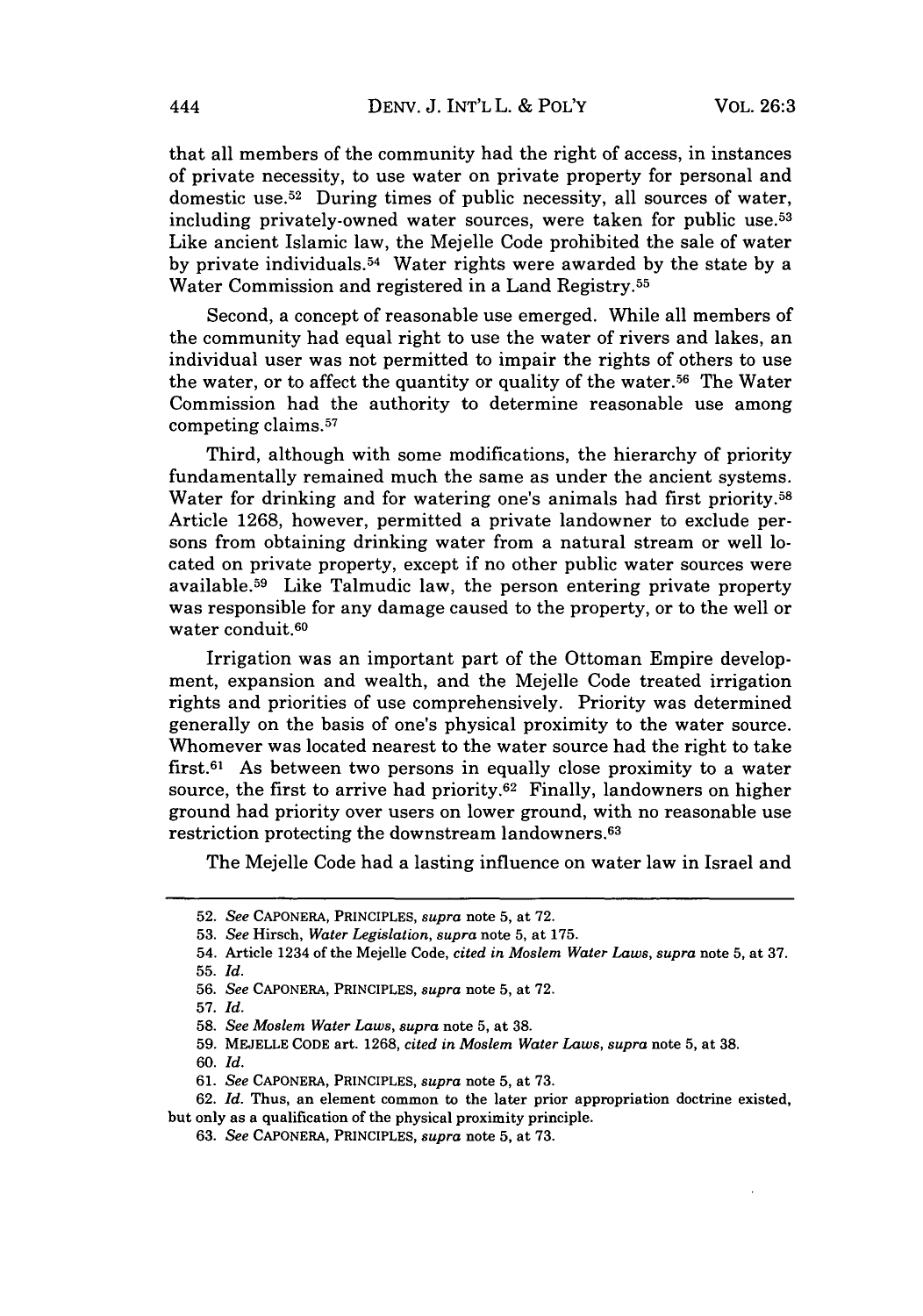throughout the Middle East region long after the fall of the Ottoman Empire. Under the British Mandate, the Mejelle Code, in part, remained on the books. The Code continued to influence local concepts of water rights and duties throughout the Mandate and into the modern era. 64 Most significantly, a theory of state ownership of water resources emerged which was to continue through the Mandatory period and become a legal cornerstone of the water code of the independent State of Israel.

#### BRITISH MANDATE WATER LAW IN ISRAEL

Under British Mandate,<sup>65</sup> a hodge-podge of rules consisting of sections of the Mejelle code and local customary law, took the place of a coherent national water law system.<sup>66</sup> Consequently, little distinguishes the period of British Mandate rule as far as water regulation or water development policy is concerned.

It was not until 1940, in response to the marked increase in Jewish settlement in Israel,<sup>67</sup> that the British Mandatory government made its first declaration of water policy and asserted the Crown's dominion over all sources of water within Israel, including water on, under, or abutting public or private lands.68 Article 16E of the amended Palestine Order in Council provided that: "[T]he waters of all rivers, streams and springs and of all lakes and other natural collections of still water in Palestine shall be vested in the High Commissioner."<sup>69</sup>

The High Commissioner was endowed with the power to pass laws "for the control **...** [and] beneficial and economic use of water **....** [and] supervision over.., control... [and] exploitation of, the underground sources of water supply in Palestine."70 Despite the dominion asserted over the area's water resources, no legislation was passed under Article 16E to give effect<sup> $71$ </sup> to the Order in Council; water regulation and devel-

<sup>64.</sup> *See* Hirsch, *Water Legislation, supra* note 5, at 179.

<sup>65.</sup> British Mandate was established in 1922 by Resolution of the League of Nations and lasted until Israeli independence on May 15, 1948. The British also exerted Mandatory Rule over Trans-Jordan until the establishment of the Hashemite Kingdom of Jordan in 1949. *See* DANTE A. CAPONERA, WATER LAWS **IN** SELECTED EUROPEAN COUNTRIES 88 (1975) [hereinafter EUROPEAN WATER LAWS].

<sup>66. &</sup>quot;The law governing the use of water **...** is not only inadequate but also very confused." DOREEN WARRINER, LAND AND POVERTY IN THE MIDDLE EAST 73 (1948).

<sup>67.</sup> *See* KALLY, *supra* note 30, at 5.

<sup>68.</sup> Hirsch, *Water Legislation, supra* note 5, at 178 n.48 (citing Great Britain, Government of Palestine, December 4, 1940, *in* A Survey of Palestine in Report of the Anglo-American Committee of Inquiry I, 391, 1946).

<sup>69.</sup> *Id.*

<sup>70.</sup> *Id.*

<sup>71.</sup> The Article was never "gazetted." *See* Hirsch, *Water Legislation, supra* note 5, at 179 (citing HAIM HALPERIN, WATER LAW IN ISRAEL 13 (1956)).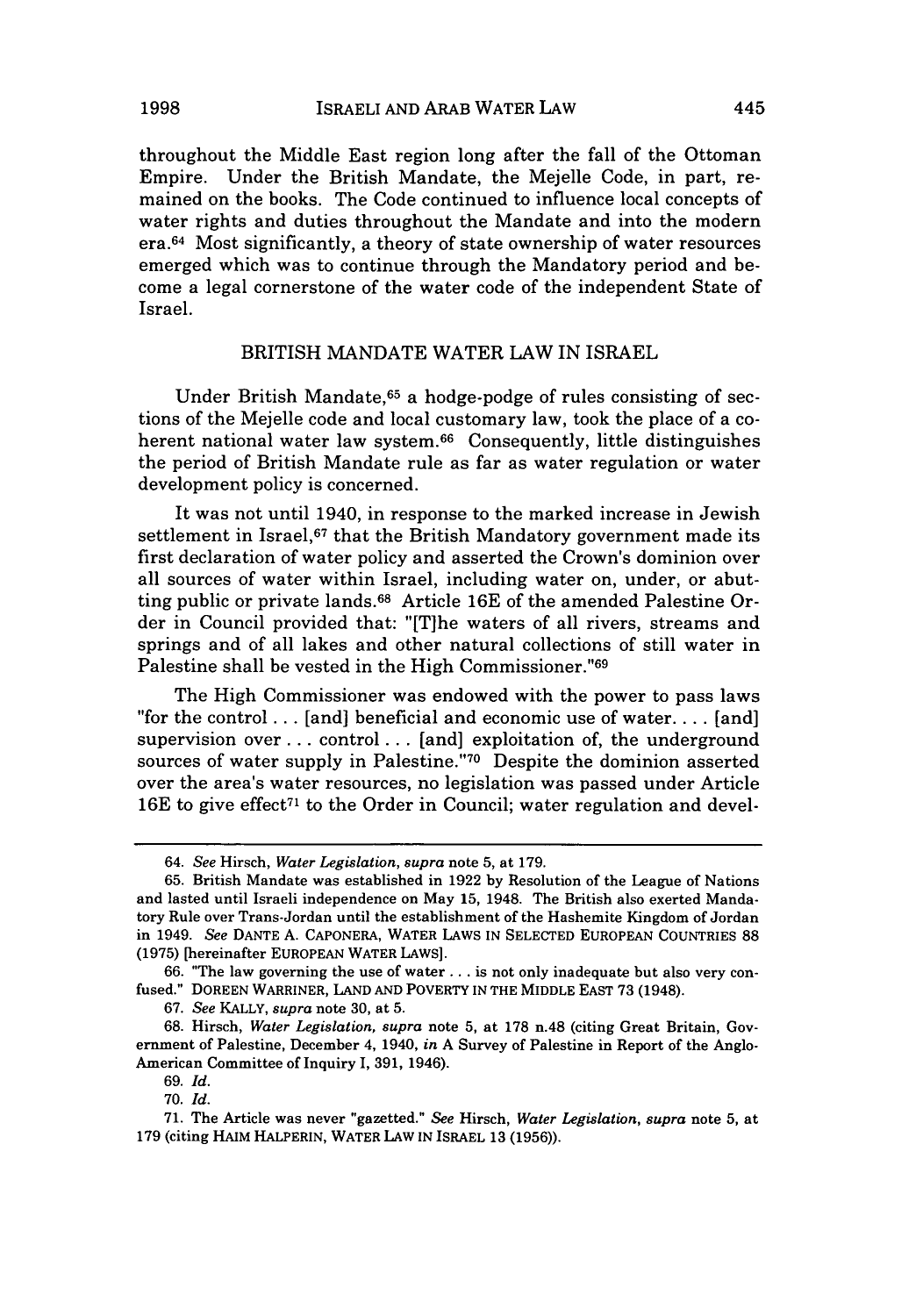opment was left largely to the local law and customary principles.<sup>72</sup> The policy statement of Article 16E, however, was utilized by the successor government of the independent State of Israel.

#### WATER LEGISLATION IN THE MODERN PERIOD

The modern era of water law began after World War II with the establishment of the independent State of Israel in 1948 and the Hashemite Kingdom of Jordan in 1949. The newly independent countries of the Middle East then enacted national water codes and created national water regulatory bodies.

#### *Water Law in the Modern State of Israel*

Even prior to Israel's independence, May 15, 1948, regional water development plans were underway by Jewish settlers.<sup>73</sup> Upon establishment of the State of Israel, in 1948, the new government invoked the earlier King's Order in Council of 194074 to assert state ownership over all water resources and establish a national water distribution and development policy.<sup>75</sup> Like the water law of ancient times, which conceived of water as belonging to the entire community, modern law declares water to be a right of all people of Israel, and states that water resources belong to all members of the community at large. 76 In 1959, Israel's legislative body, the Knesset, enacted a nation-wide water management code and created a national water authority.<sup>77</sup> All water resources 78 are subject to the control of the state and to judicial supervision,79 and the complex water management system determines distribution, planning and development at the national, regional, and local levels. This article reviews water management at the national level only.

At the national level, the Minister of Agriculture is in charge of water-related legislation, as well as the execution of water laws.<sup>80</sup> The Water Board is an advisory body to the Minister of Agriculture, and it is through the Board that the public participates in national water policy.

<sup>72.</sup> *See* Hirsch, *Water Legislation, supra* note 5, at 171.

<sup>73.</sup> Virshubski, *supra* note 1, at 88.

<sup>74.</sup> *Id.*

<sup>75.</sup> *See* Hirsch, *Water Legislation, supra* note 5, at 178.

<sup>76.</sup> THE WATER LAws OF ISRAEL Stat. 288, § 4, at 1 (S. Aloni ed., 1970).

<sup>77. 1959</sup> Water Law (No. 5719), 1959 *reprinted in* The Water Laws of Israel, *supra* note 76, at 1-60.

<sup>78.</sup> These include all above ground and underground currents or accumulations of water, and all natural and man-made accumulations, including even drainage and sewage water. ISRAEL STATUTE no. 288 *cited in* TECLAFF, HISTORICAL PERSPECTIVE, *supra* note 5, at 56-57.

<sup>79.</sup> *See* TECLAFF, HISTORICAL PERSPECTIVE, *supra* note 5, at **56.**

<sup>80.</sup> *See* Virshubski, *supra* note 1, at 103.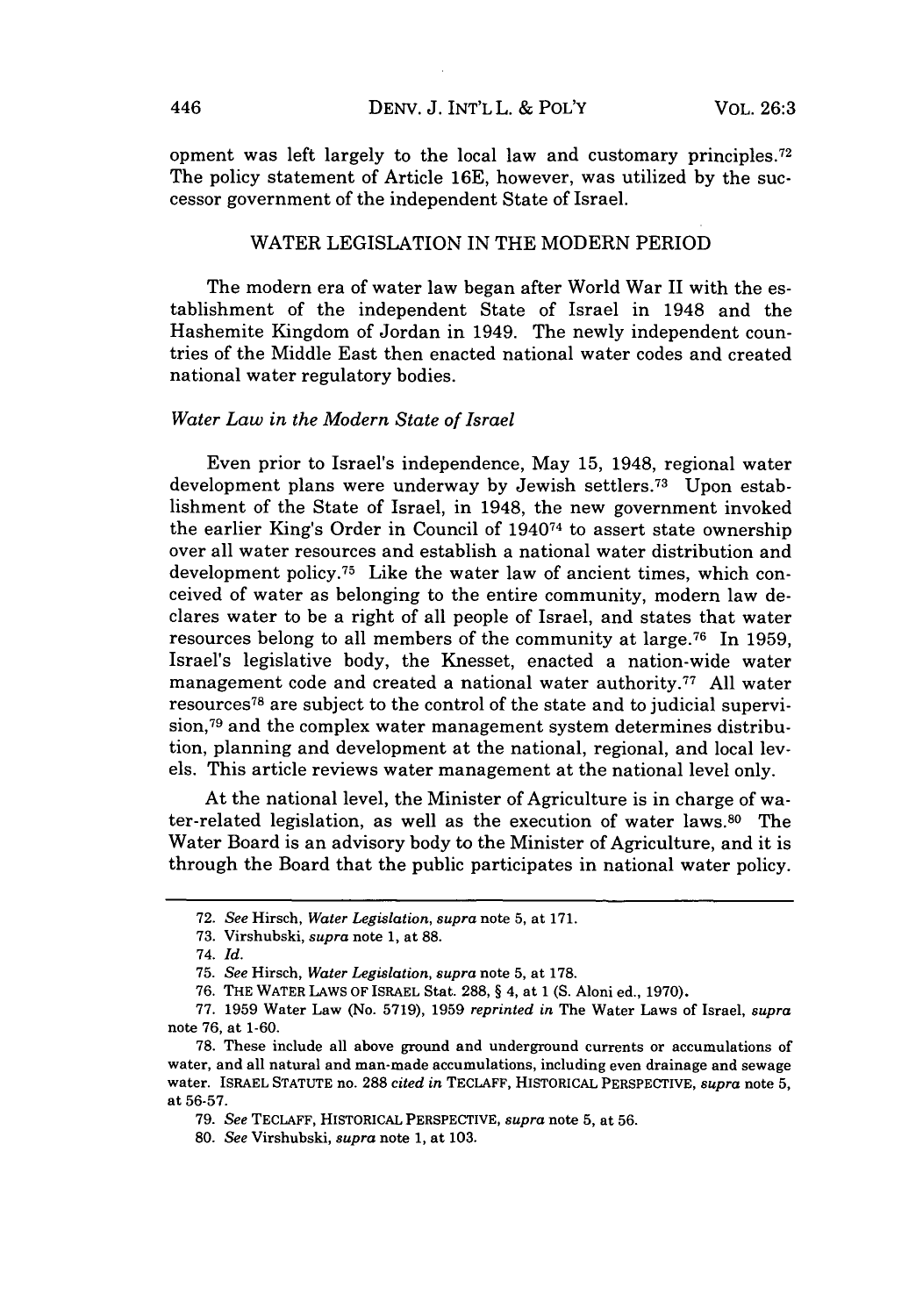The Board consists of thirty-nine members, of which two-thirds are representatives of the public, and one-third are government representatives, including one representative of the Jewish Agency.81 The Planning Commission, a body appointed by the Minister of Agriculture, designs large-scale water supply systems.<sup>82</sup>

The Water Commission is a subdivision of the Ministry of Agriculture and executes the day-to-day decisions of water management. The Commission issues water use licenses, keeps records of water rights, oversees and enforces compliance with licensing terms, and collects data on water use and planning needs.

All private use of water, including use by a landowner of water located on his private property, requires approval by the state by means of a system of permits and licenses issued by the Water Commissioner.83 Private ownership of water, whether naturally existing or man-made, is not recognized under Israeli law, and thus riparian landowners possess no rights superior to the general public to use or restrict access to water on, or touching, their land.84 The right of an individual licensee to water use, duly recognized by the state, is a legally protected property interest which is enforceable against third parties.<sup>85</sup>

The Water Commissioner has the discretion to cancel or modify licenses for reasons of public need, and to declare a rationing area.<sup>86</sup> The creation of a rationing area automatically reconverts all licensed use to state ownership, and subjects water use strict distribution rules. Decisions of the Water Commissioner on licensing, water use, distribution, and rationing are enforced by means of judiciary review and through the Tribunal for Water Affairs, established as the body of final appeal. $87$ All decisions are documented in a public water register.<sup>88</sup>

The Water Law of 1959 establishes a hierarchy of priorities of types of use. Like Talmudic law, at the top of the hierarchy is domestic use, principally, water for drinking purposes.<sup>89</sup> This is followed by agricultural use, and then industrial and other uses.<sup>90</sup> The Water Commissioner, in exercising his discretionary authority to issue water use li-

**88.** *Id.* at § 148.

89. Domestic uses also include any ordinary uses within one's home, e.g., laundering. *See* TECLAFF, HISTORICAL PERSPECTIVE, *supra* note, at 57.

90. 1959 Water Law, sec. 24, *cited in* THE WATER LAWS OF ISRAEL, *supra* note 76; *see also* Virshubski, Israel, *supra* note 1, at 91.

<sup>81.</sup> *Id.*

<sup>82.</sup> *Id.* at 104.

<sup>83.</sup> *Id.* at 90.

<sup>84.</sup> *Id.*

<sup>85.</sup> *Id.*

<sup>86.</sup> *Id.*

<sup>87.</sup> ISRAEL WATER LAW, §§ 141-47, *cited in* TECLAFF, HISTORICAL PERSPECTIVE, *supra* note 5, at 59.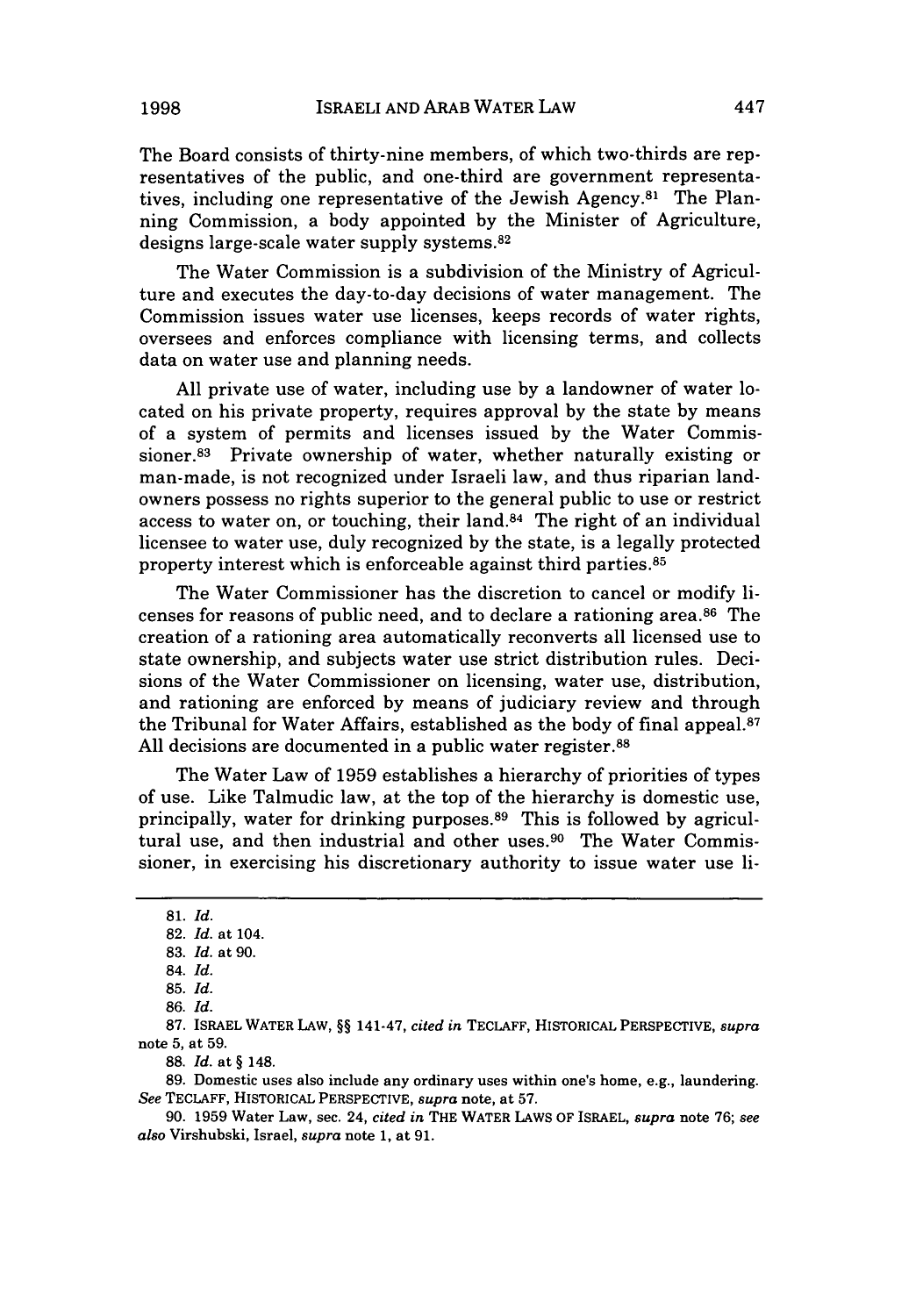censes, is required to consider the following criteria: existing licensed water rights, the abundance or scarcity of water in the region, the most beneficial use possible, and other needs of the particular locality that may be affected. <sup>91</sup>

Thus, the modern State of Israel maintains complete control over its water resources, and decides and enforces priorities of use over all water sources and supplies by means of a system of permits and regulations. State ownership is perceived as representative of the communal right to water, a legacy of the traditional Talmud and Ottoman influences.

#### *Water Law in the Hashemite Kingdom of Jordan*

Jordan followed the traditional law of the Koran until the 19th century when it was supplanted by the Mejelle Code. From 1922 through 1949, the British exerted Mandatory Rule over the area. During the past forty-eight years, a national civil code has replaced the Mejelle Code, and has integrated some of the principles of traditional and Ottoman Empire Moslem law.

All water resources in the modern Kingdom of Jordan are under state regulation by the Natural Resources Authority.<sup>92</sup> The Natural Resources Authority is a non-representative governmental body whose president is the nation's Prime Minister, and whose Board of Directors consists of the heads of relevant Ministries including, among others, Agriculture, Interior and National Economy.93 It is a planning, legislative, executive, administrative, and judicial body. The Natural Resources Authority issues, enforces, and reviews permits for water use.

Consistent with ancient Moslem law, naturally occurring bodies of water, including lakes, rivers and streams, are considered to belong to the community, 94 as does water to which no private right has been claimed and registered. Reservoirs and other man-made bodies of water, unless located on private property, are also considered community property. <sup>95</sup>

A private landowner acquires ownership rights to water on his land as part of his land ownership, as long as the water has been registered along with registration of the land.96 This property interest in the wa-

<sup>91.</sup> *See* Virshubski, *supra* note 1, at 110.

<sup>92.</sup> Law No. 12, 1968, of the Natural Resources Authority, art. 16, *cited in* G. Masina, Jordan, *in Moslem Water Laws, supra* note 5, at 99.

<sup>93.</sup> *See* Masina, *supra* note 94, at 109.

<sup>94.</sup> Law No. 40, 1952, on Settlement of Land and Water Rights, *cited in* Masina, *supra* note 94.

<sup>95.</sup> *Id.*

<sup>96.</sup> Law No. 12, 1968, of the Natural Resources Authority, art. 59, *cited in* Masina,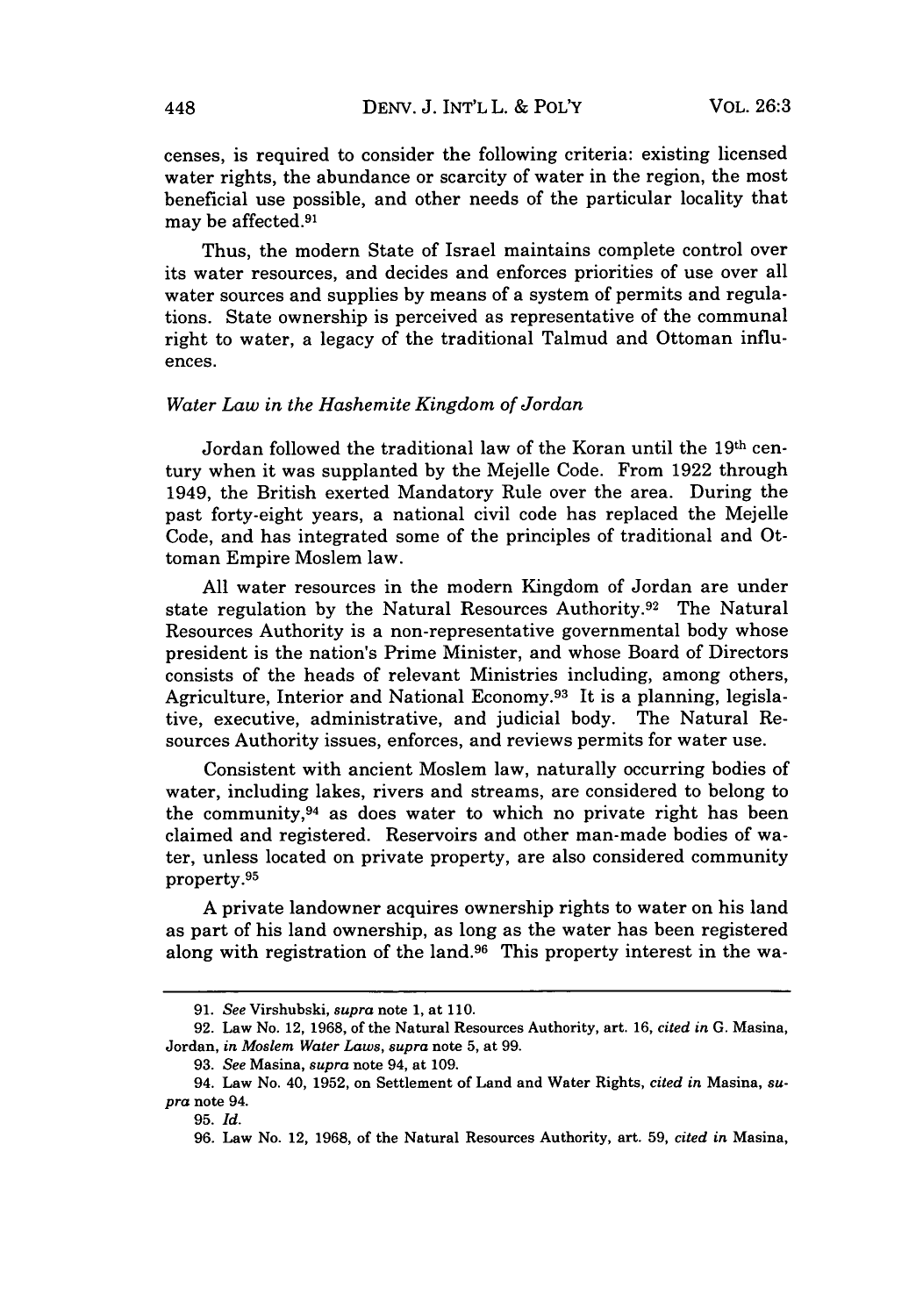ter is directly linked to the property interest in the land and it cannot be severed or transferred separately from the land.<sup>97</sup>

Permits, issued by the Natural Resources Authority, are required for all uses other than personal<sup>98</sup> and ordinary irrigation<sup>99</sup> use. No pre-<br>established priority of water use exists. The Natural Resources established priority of water use exists. Authority will consider the circumstances of the area and the competing beneficial uses, with a tendency to favor traditional priorities of use, including personal and agricultural, followed by industrial and other uses. <sup>100</sup>

Thus, water regulation in Jordan is centralized, strictly regulated, and most closely resembles the law under Ottoman Empire rule. The sovereign controls all water resources on behalf of the community, and water on public lands is considered to belong to the community. Distinct from the traditional law of the Koran and the law of the Mejelle Code, however, a private ownership right to naturally occurring water resources, not only to artificial ground water sources, is recognized as linked to, albeit still distinct from, private land ownership.

#### **CONCLUSION**

As seen from the above discussion, the ancient laws of the Talmud and the Koran, the laws of Ottoman and Mandatory Rule, and even the modern water regimes, contain certain fundamental similarities as regards water regulation, priorities of use and sharing. Certainly, the geographic and hydraulic conditions of the region, the exigency of water scarcity, and the existence of different religious and ethnic groups living side by side, necessitated an approach to water regulation that was not consistent with the laws that emerged from European conditions. Additionally, early water development in the Middles East was principally a local process,  $101$  and therefore, more directly influenced by the customary or traditional principles of the local cultures, than by the centralized government control of the Greco-Roman, Ottoman or British periods. Thus, certain fundamental principles of water use and development remained constant from ancient to modern times and

*supra* note 94.

<sup>97.</sup> Law No. 40, 1952, on Settlement of Land and Water Rights, art. 8.5, *cited in* Masina, *supra* note 94.

<sup>98.</sup> This includes drinking, domestic, and household needs, not exceeding an official limit.

<sup>99.</sup> This constitutes use within the established limits of an Irrigation Area. *See* Masina, *supra* note 94, at 102.

<sup>100.</sup> *Id.* at 103-04.

<sup>101.</sup> *See* Hirsch, *Water Legislation, supra* note 5, at 169.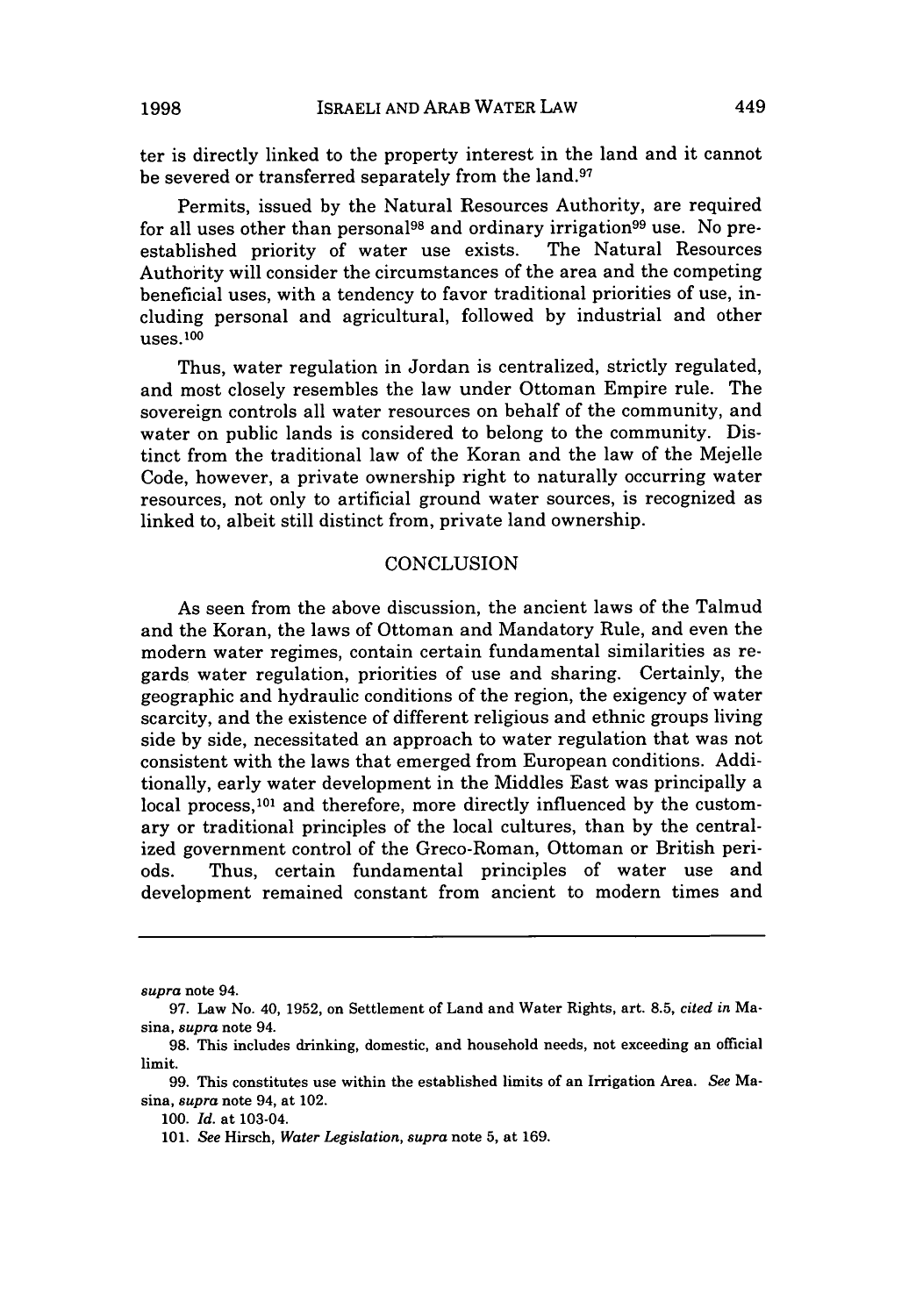among ancient Jewish and Moslem traditions.

The Distinctive principles of water regulation that have flowed, so to speak, from one legal system to the next in this region include, most significantly, the concept of a community right to water - that water is a thing which is shared and not owned - a gift from God to all people. This principle is prevalent, as we have seen, in both the Jewish and Moslem ancient law systems. This community right to water was translated into state ownership of water resources from the time of the Ottoman Empire and continues to this day in the modern State of Israel. State control over water may have marked a formidable change in the ancient principle of community water rights, except that state ownership, as established, is the embodiment of the original communal right.102 Thus, the traditional view of water as a communal resource not only prevails, but establishes a fundamental common link between the modern Israeli and the modern Arab nations' views of water rights and water ownership.

In light of this fundamental, historical and enduring link between the Israeli and Arab views of water use and sharing, an argument can be made that transboundary water sharing negotiation between Israel and its Arab neighbors should also follow this communal approach on an expansively regional level.

Israel and Jordan have already made significant steps in the bilateral recognition of a shared responsibility, if not a shared right, to water and their natural resources. The 1994 Treaty of Peace, 103 signed by Israel and Jordan, directly addresses the allocation of transboundary water resources.<sup>104</sup> Article Six agrees to an equitable apportionment scheme as detailed in Annex II of the Treaty.<sup>105</sup> Annex II outlines the allocation of waters of the Yarmouk and Jordan Rivers, as well as water from other sources. Annex II also establishes a Joint Water Committee $106$  as an implementing body of the program of action described in the

104. *See id.* at Annex II, art. VI.

105. Jordan concedes that Israel may pump an additional 20 MCM from the Yarmouk River during the winter period in return for Israel conceding to transfer 20 MCM to Jordan from the Jordan River during the summer period. *See id.* at Annex II, art. I, paras. **1b,** 2a. Additionally, both countries agree to work together to find alternative water sources of drinking water for Jordan. *See id.* at Annex II, art. I, para. 3.

106. *See id.* at Annex II, art. VII, para. 1. The Committee is to be comprised of three members from each country, *see id.,* and cooperation is to be advanced by means of distinct sub-committees representing northern versus southern regions within each country. *See id.* at Annex **II,** art. VII, para. **3.** The Committee's purpose is to oversee water allocation, *see id.* at

<sup>102.</sup> *See* THE MEJELLE ch. IV, § 1, art. 1234, supra note 51. British Mandatory Rule maintained this principle of water law and the modern State of Israel institutionalized this principle.

<sup>103.</sup> Treaty of Peace Between the State of Israel and the Hashemite Kingdom of Jordan, Oct. 26, 1994, Isr.-Jordan, 34 I.L.M. 743 (1995) [hereinafter Israel-Jordan Peace Treaty].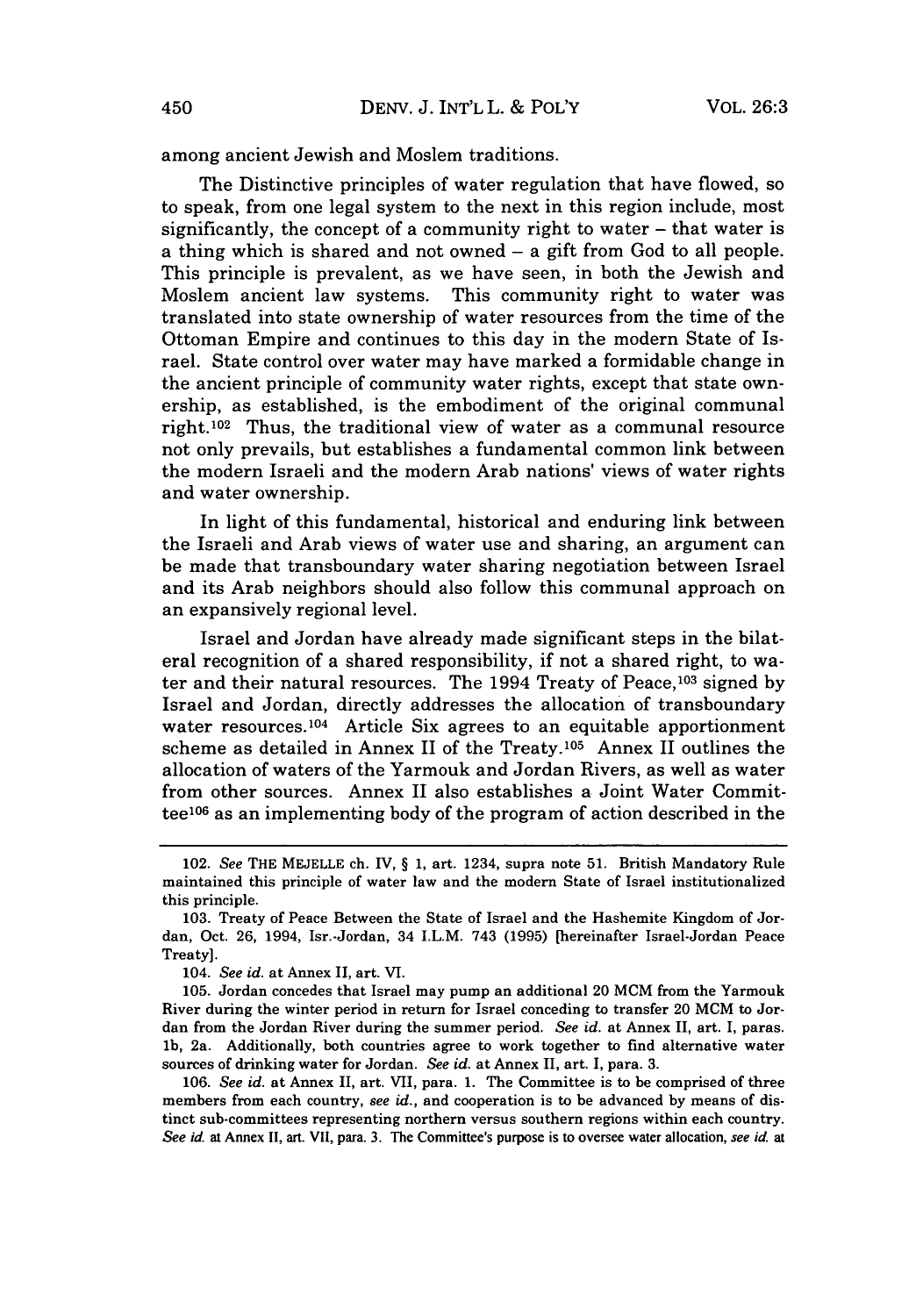Annex. The parties agree to transfer information, to conduct joint research and development,<sup>107</sup> and to act together in alleviating water shortages, developing existing and new water resources,<sup>108</sup> and in preventing the contamination of shared water resources.<sup>109</sup>

Additionally, the 1995 Agreement on Cooperation in Environmental Protection and Nature Conservation Between Israel and Jordan<sup>110</sup> recognizes and addresses environmental concerns common to the two nations. Article I articulates the spirit of cooperation upon which the agreement is based:

The parties shall cooperate in the fields of environmental protection and conservation of natural resources on the basis of equality, repriprocity and mutual benefit.... They shall take the necessary measures, both jointly and individually, to protect the environment, and prevent environmental risks... in particular those that may affect or cause damage to . . . natural resources . . . in the region.<sup>111</sup>

Article Five outlines various programs of cooperation including the exchange of information, 112 the sharing of scientific and scholarly data, 113 and the promotion of joint scientific, technical research, and joint development projects.<sup>114</sup> Notably, Article Ten provides for the establishment of a Joint Committee on Environmental Protection and Natural Resources Conservation to meet bimonthly, alternatively in Israel and Jordan.115 The Joint Committee will propose new projects, as well as monitor existing projects and the performance of both parties under this agreement.<sup>116</sup>

These agreements authorize a mutually agreeable allocation of water, and joint protection of natural resources, including water. They mark very significant, and highly visible, steps forward for two nations that have been in a longstanding state of military aggression over terri-

- 113. *See id.* art. V, paras. 2, 3.
- 114. *See id.* art. V, para. 4.
- 115. *See id.* art. X.

Annex **1I,** art. VII, para **1,** storage, see *id.* at Annex **II,** art. **II,** water quality protection, *see id* at Annex **II,** art. **I1,** as well as information transfers and data sharing. *See id* at Annex **I1,** art. VI, para. I.

<sup>107.</sup> *See id.* art. VI, para. 4d.

<sup>108.</sup> *See id.* art. VI, para. 4a.

<sup>109.</sup> *See id.* art. VI, para. 4b.

<sup>110.</sup> Agreement on Cooperation in Environmental Protection and Nature Conservation Between Israel and Jordan, Sept. 7, **1995,** Isr.-Jordan, (unpublished) [hereinafter Environmental Agreement].

<sup>111.</sup> *Id.* art. I, paras. 1, 2.

<sup>112.</sup> *See id.* art. V, para. 3.

<sup>116.</sup> *Id.*